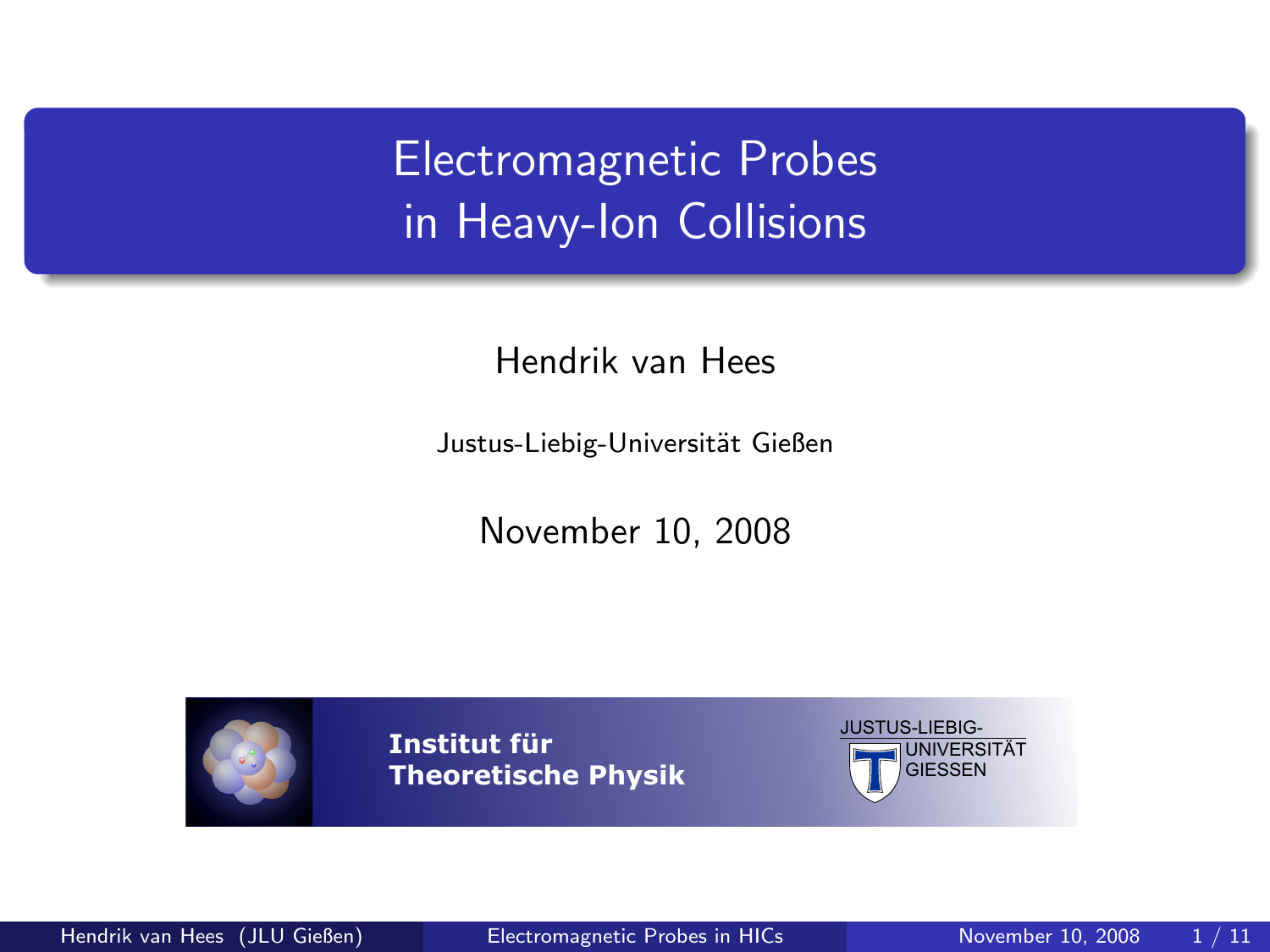#### 1 [QCD, Chiral Symmetry, and Dileptons](#page-2-0)

#### 2 [Models vs. Experiments at SPS and RHIC](#page-4-0)

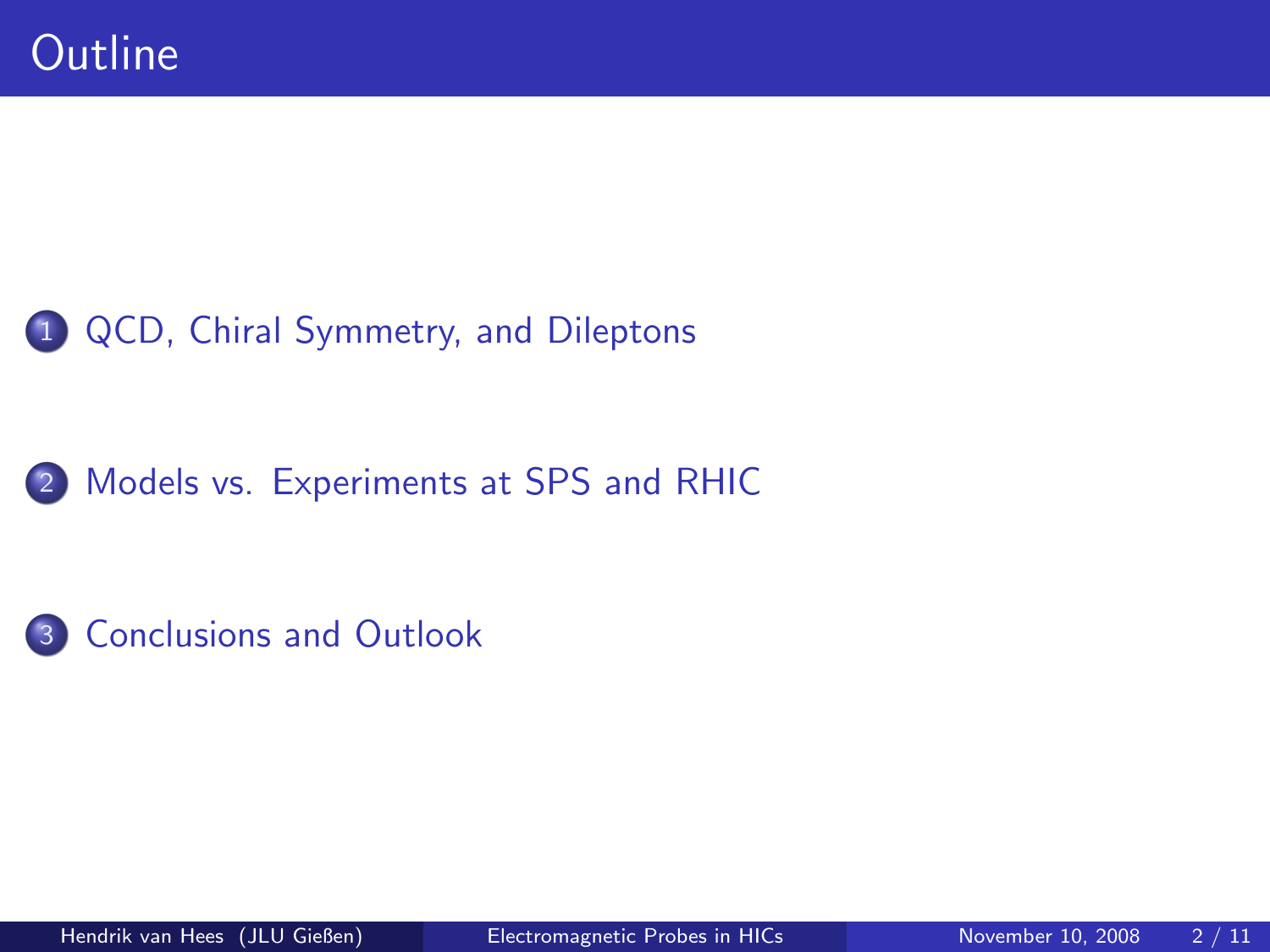#### Dileptons and in-medium em. current correlation function



**.** Dilepton emission rate [McLerran, Toimela 85]

<span id="page-2-0"></span>
$$
\frac{dN_{e^+e^-}}{d^4x d^4q} = -g^{\mu\nu} \frac{\alpha_{em}^2}{3q^2\pi^3} \operatorname{Im} \Pi_{\mu\nu}^{(em)}(q) \Big|_{q^2 = M_{e^+e^-}^2} f_B(q_0)
$$
  

$$
\Pi_{\mu\nu}^{(em)}(q) = \int d^4x \exp(iq \cdot x) \Theta(x_0) \left\langle \left[ j_{\mu}^{(em)}(x), j_{\nu}^{(em)}(0) \right] \right\rangle_T
$$

 $\ell^+\ell^-$  spectra ⇔ in-medium em. current-current correlator

Vector dominance ⇒ in-medium modifications of vector mesons!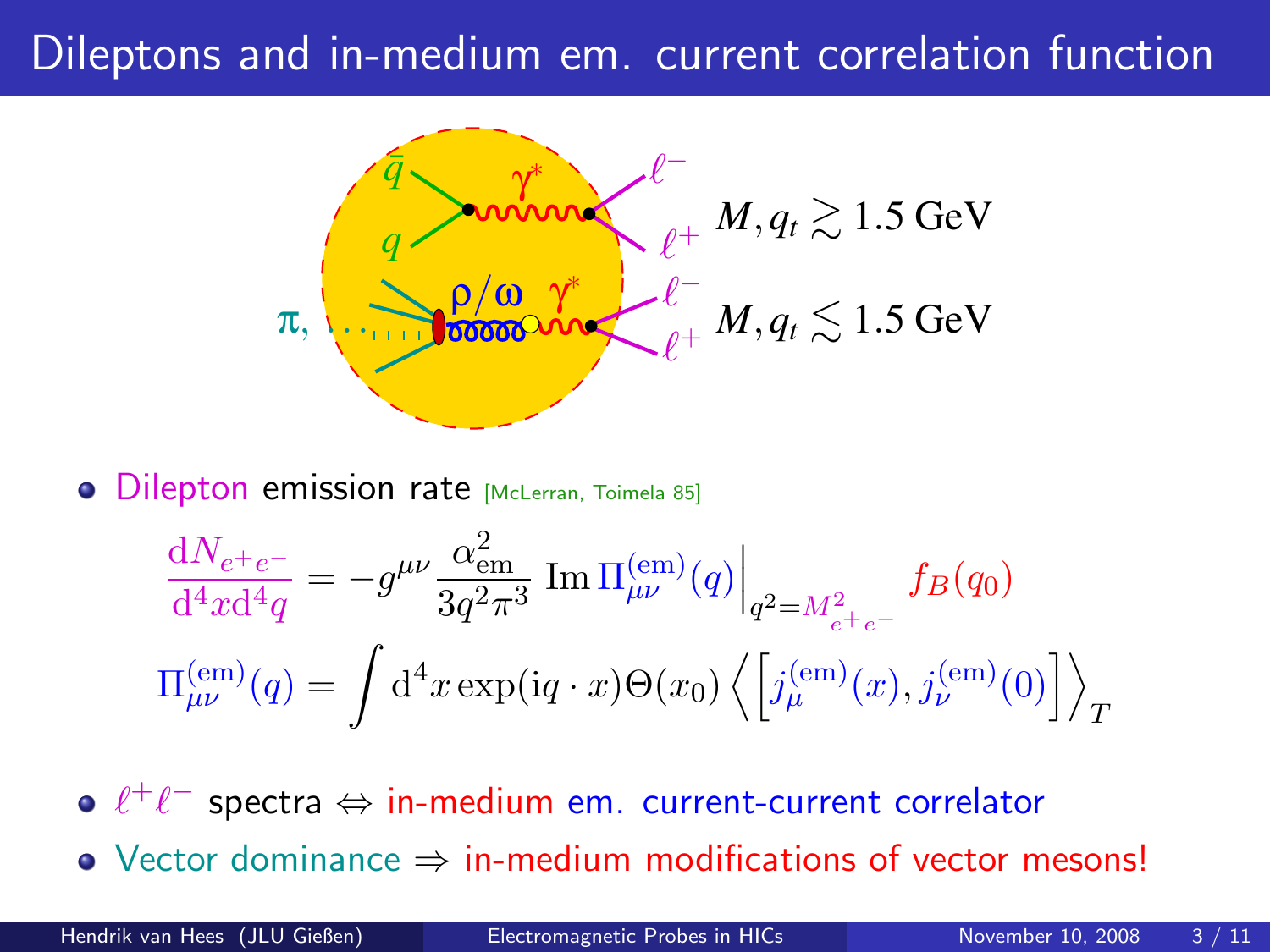# Chiral Symmetry Restoration

- light-quark sector of  $QCD$ : chiral symmetry
	- spontaneously broken in vacuum  $(\langle \bar{q}q \rangle \neq 0)$
	- high temperature/density: restoration of chiral symmetry
	- Lattice QCD:  $T_c^{\chi} \simeq T_c^{\rm deconf}$



- "dropping masses":  $m_{\rm had} \propto \left\langle \bar{\psi}\psi \right\rangle$
- "melting resonances": broadening of spectra through medium effects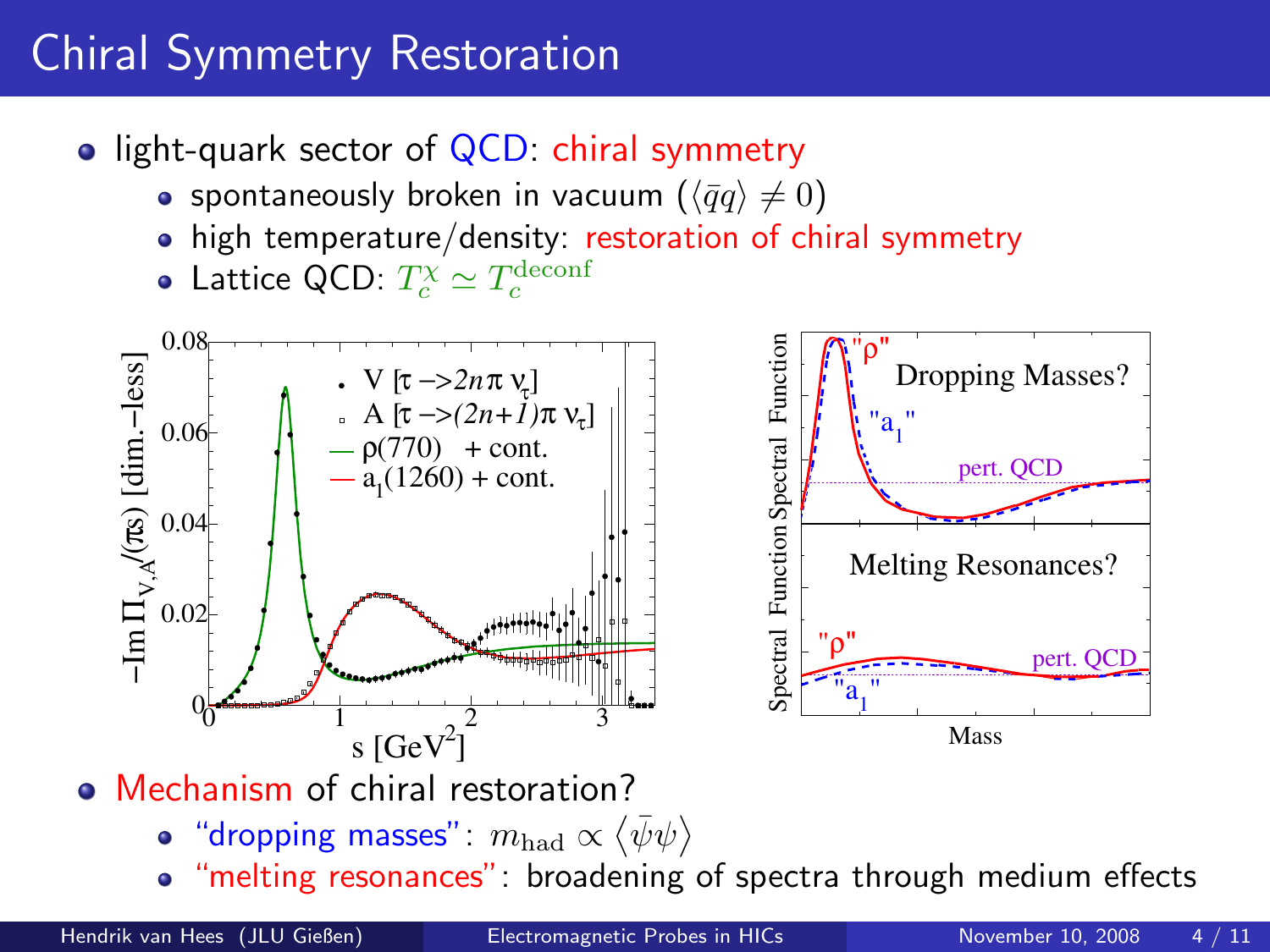#### Hadronic many-body theory

pion-cloud modifications and baryonic/mesonic excitations

[Chanfray et al, Herrmann et al, Ko et al, Rapp et al, Klingl et al, Post et al, Friman et al, . . .]



• substantial broadening of vector mesons with little mass shift!

- baryon effects prevalent ( $\rho_B + \rho_{\bar{B}}$ , not  $\rho_B \rho_{\bar{B}}$ , relevant!)
- <span id="page-4-0"></span>• different approaches consistent if constrained by data  $(\gamma N, \gamma A, \pi N \rightarrow \rho N)$

Hendrik van Hees (JLU Gießen) [Electromagnetic Probes in HICs](#page-0-0) November 10, 2008 5 / 11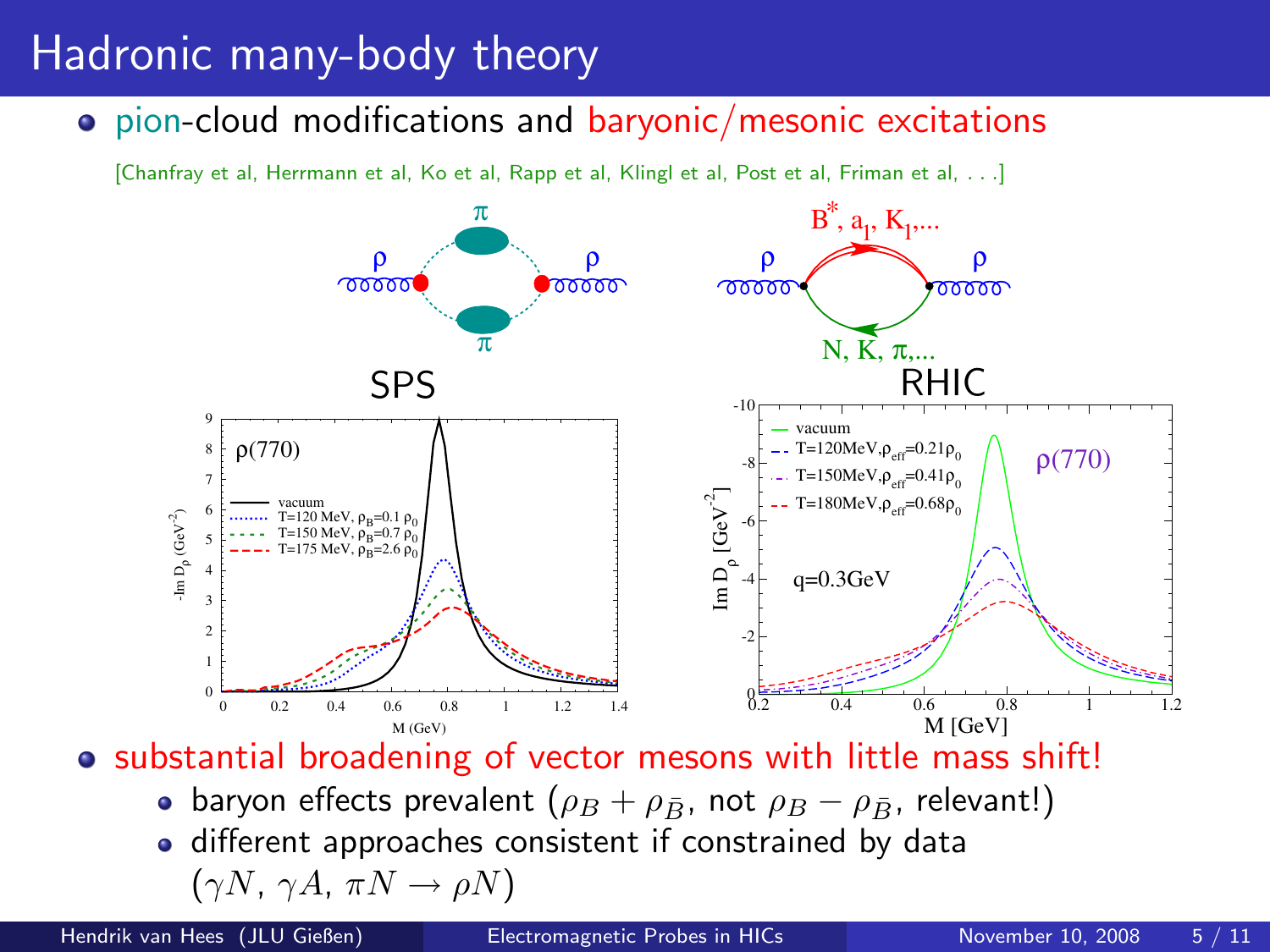#### CERES vs. Hadronic many-body theory

- Dilepton emission from thermal source
- thermal fireball evolution (isentropic  $QGP/MIX + hadron gas$ )

$$
\frac{dN_{\ell\ell}^{\text{therm}}}{dM} \propto -\int_{\text{FB}} d^4x \int \frac{d^3q}{Mq_0} \operatorname{Im} \Pi^{(\text{em})}(q_0, \vec{q}) f_B(q_0) \text{Acc}
$$
\n
$$
\sum_{\substack{\overline{i_0} = 16 \\ \overline{2} \text{ prime} \\ \overline{2} \text{ prime} \\ \overline{3} \text{ prime} \\ \overline{4} \text{ prime}}} \operatorname{Pb}(158 \text{ AGeV}) + \text{Au} \quad \text{CEEES 00} \\ \text{Pb}(158 \text{ AGeV}) + \text{Au} \quad \text{CEEES 00} \\ \text{Pb}(158 \text{ AGeV}) + \text{Au} \quad \text{CEEES 00} \\ \text{CFEES 00} \\ \text{CFEES 01} \\ \text{CFEES 00} \\ \text{CFEES 01} \\ \text{CFEES 02} \\ \text{CFEES 03} \\ \text{CFEES 04} \\ \text{CFEES 04} \\ \text{CFEES 00} \\ \text{CFEES 00} \\ \text{CFEES 01} \\ \text{CFEES 02} \\ \text{CFEES 03} \\ \text{CFEES 04} \\ \text{CFEES 04} \\ \text{CFEES 04} \\ \text{CFEES 04} \\ \text{CFEES 04} \\ \text{CFEES 04} \\ \text{CFEES 04} \\ \text{CFEES 04} \\ \text{CFEES 04} \\ \text{CFEES 04} \\ \text{CFEES 04} \\ \text{CFEES 04} \\ \text{CFEES 04} \\ \text{CFEES 04} \\ \text{CFEES 04} \\ \text{CFEES 04} \\ \text{CFEES 04} \\ \text{CFEES 04} \\ \text{CGE} \\ \text{CGE} \\ \text{CGE} \\ \text{CGE} \\ \text{CGE} \\ \text{CGE} \\ \text{CGE} \\ \text{CGE} \\ \text{CGE} \\ \text{CGE} \\ \text{CGE} \\ \text{CGE} \\ \text{CGE} \\ \text{CGE} \\ \text{CGE} \\ \text{CGE} \\ \text{CGE} \\ \text{CGE} \\ \text{CGE} \\ \text{CGE} \\ \text{CGE} \\ \text{CGE} \\ \
$$

- o baryon effects essential!
	- many-body effects  $\Leftrightarrow$  very low-mass excess

<sup>[</sup>HvH, R. Rapp 07]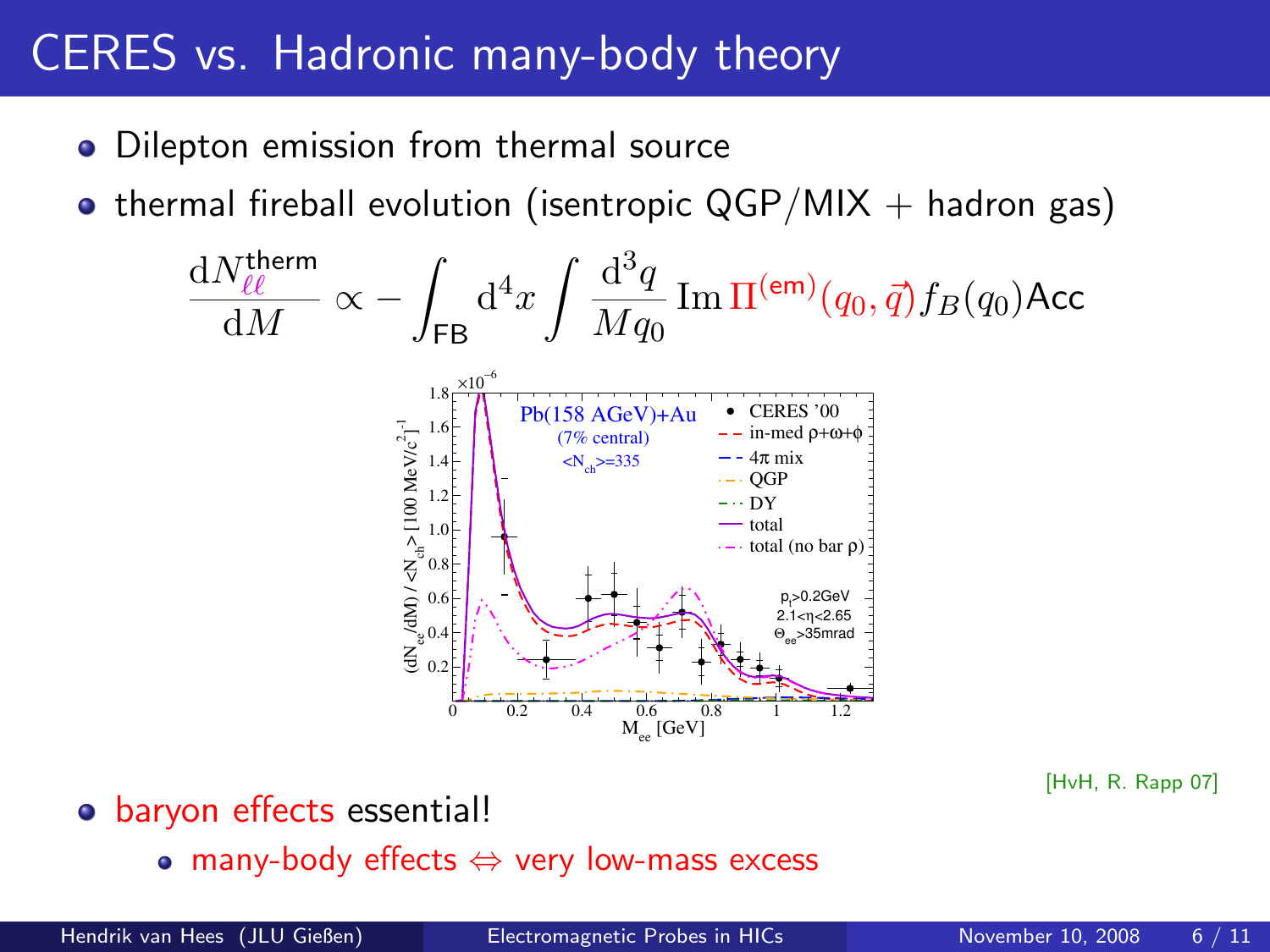### NA60 vs. Hadronic many-body theory

#### $\circ$   $\rho$ ,  $\omega$ ,  $\phi$  multi-π, QGP, freeze-out+primordial  $\rho$ . Drell-Yan



M spectra [HvH, Rapp 07]

- **consistent with predicted broadening of**  $\rho$  **meson**
- $M < 1$ GeV: thermal  $\rho$ ;  $M > 1$  GeV: thermal multi-pion processes
- $\bullet$   $m_t$  spectra
	- $q_t < 1$  GeV: thermal radiation
	- **o**  $q_t > 1$  GeV: freeze-out + hard primordial  $\rho$ , Drell-Yan<br>an Hees (JLU Gießen) **Electromagnetic Probes in HICs**

Hendrik van Hees (JLU Gießen) [Electromagnetic Probes in HICs](#page-0-0) November 10, 2008 7 / 11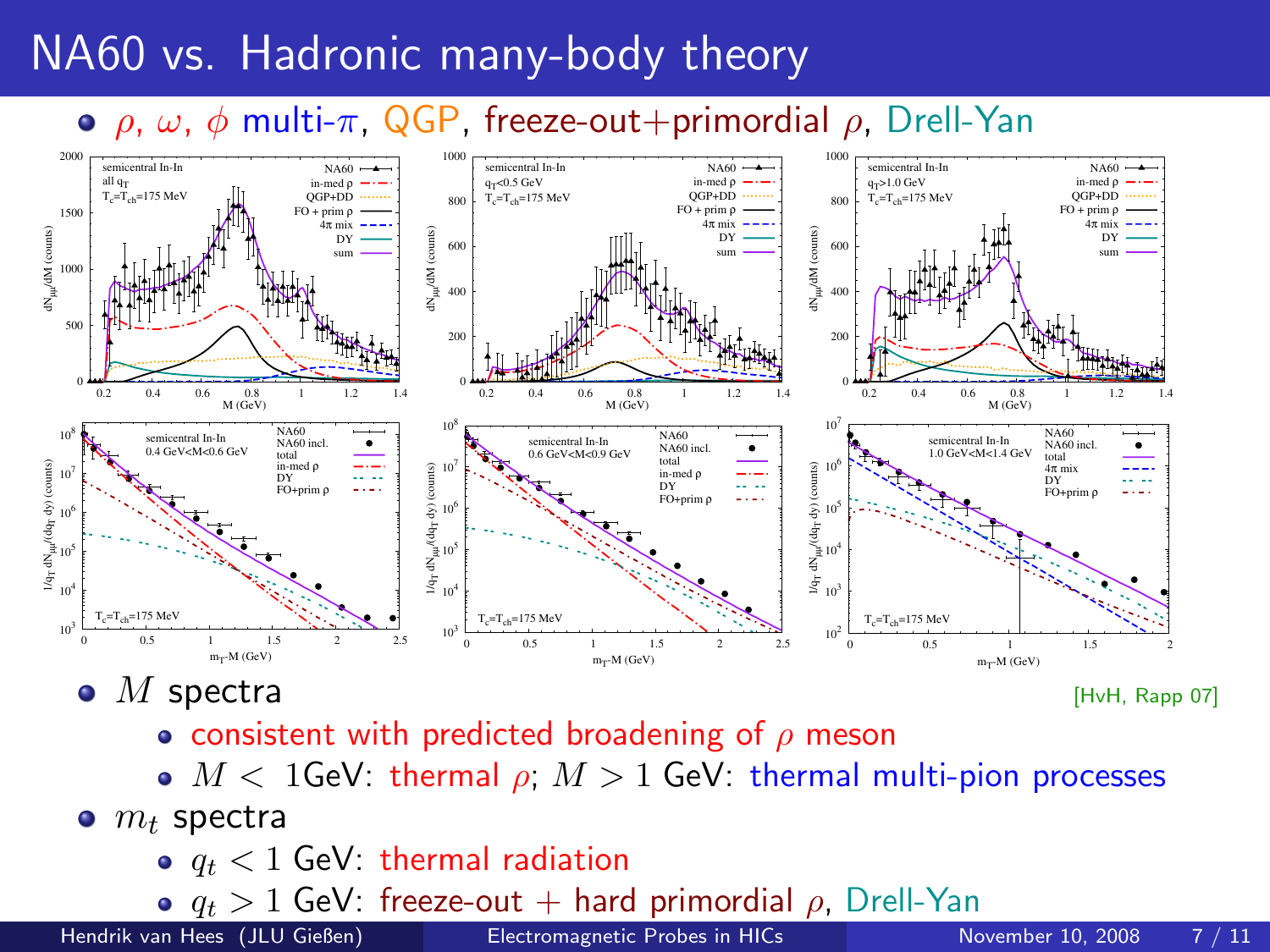#### Critical temperature and freeze-out



 $\bullet$  EoS-A:  $T_c = T_{\rm chem} = 175$  MeV; EoS-B:  $T_c = T_{\rm chem} = 160$  MeV EoS-C:  $T_c = 190$  MeV,  $T_{chem} = 160$  MeV

- norm depends on  $t_{\text{fireball}}$  (kept fixed here)!
- description of spectra comparable
- reason for insensitivity to EoS and hadro-chemistry  $HWH$ , Rapp 07]:
- hadronic and partonic radiation "dual" for  $T \sim T_c$ (pQCD:  $\Pi_V \equiv \Pi_A \Rightarrow$  compatible with chiral symmetry restoration!)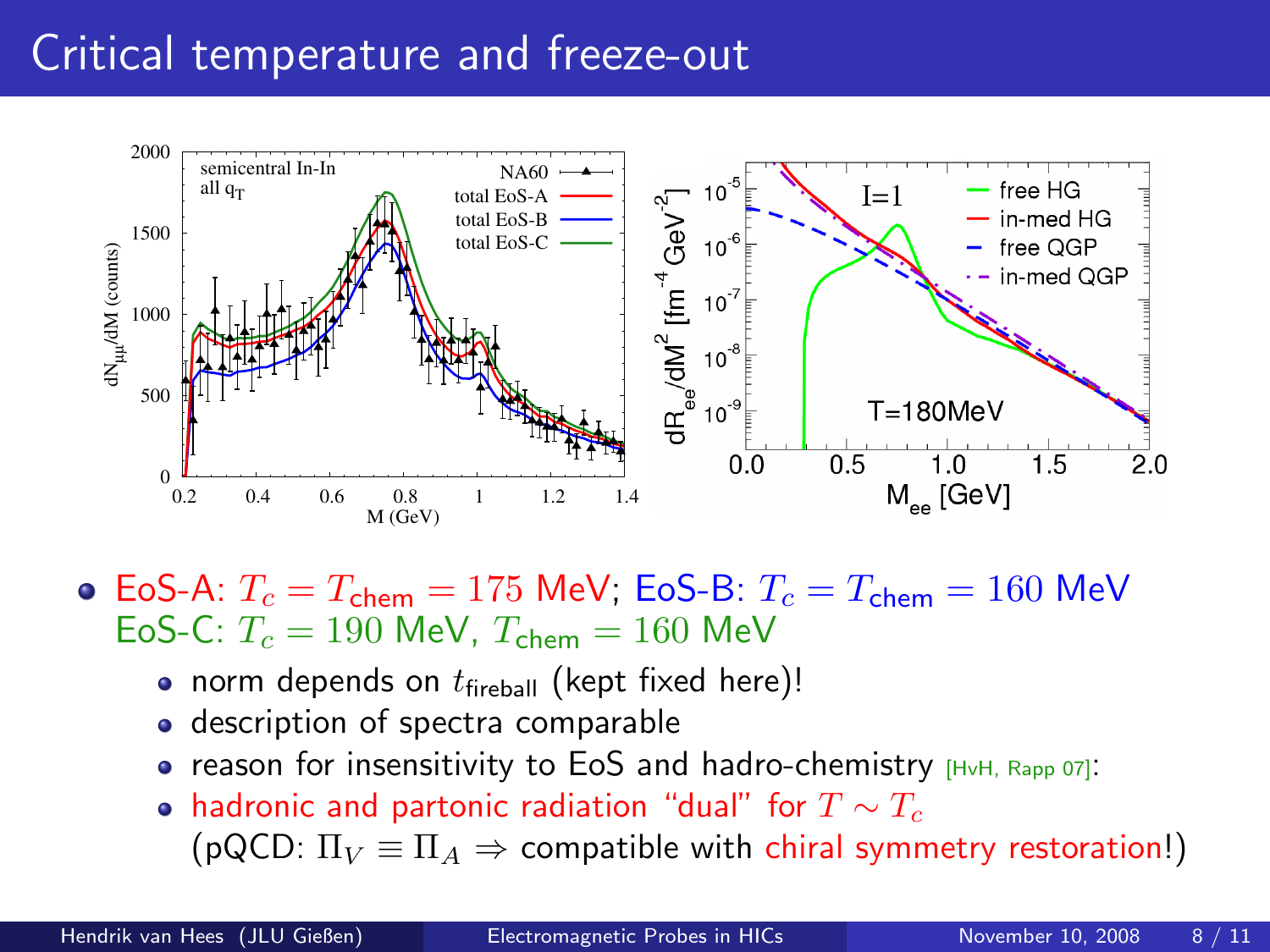#### Intermediate mass region - QGP vs. hadron gas



<sup>[</sup>HvH, Rapp 07]

- EoS-B:  $T_c = T_{chem} = 160$  MeV (large QGP part) EoS-C:  $T_c = 190$  MeV,  $T_{chem} = 160$  MeV (small QGP part)
- volume  $\leftrightarrow T$ : emission dominated by temperatures around  $T_c$ (QGP vs. high-density hadronic phase)
- **•** description of spectra comparable for different EoS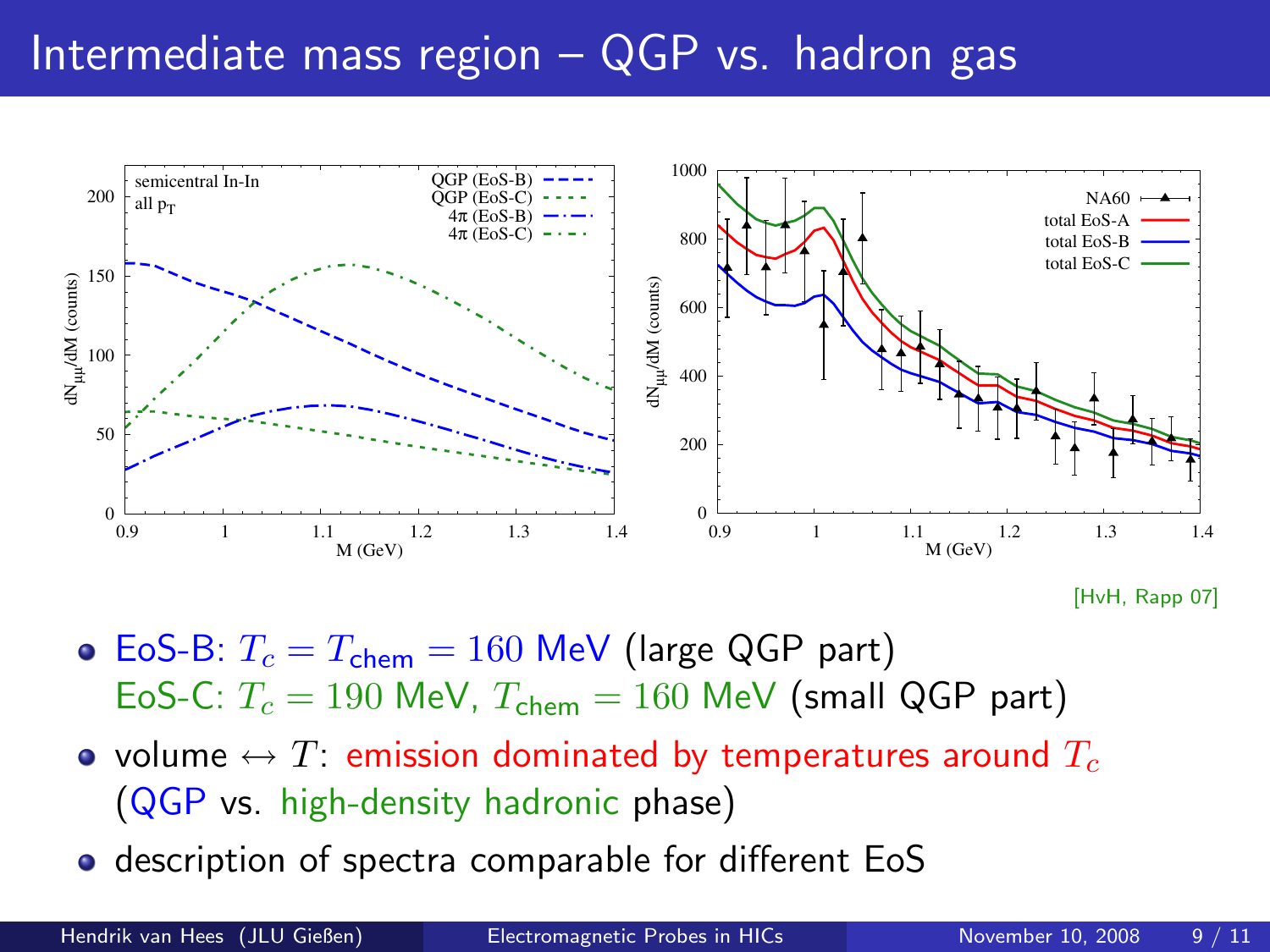# $PHENIX e^+e^-$ -mass spectrum



- RR: hadronic many-body theory  $_{\text{[Rapp 01, 02]}}$  (for  $N_{\text{part}} = 125$ )
- $\bullet$  KD+IZ: chiral reduction formalism [Dusling, Zahed 07]
- **· EB+WC: Transport model (HSD)** [E. L. Bratkovskaya, W. Cassing, O. Linnyk 08]
- LMR enhancement cannot be described!

Hendrik van Hees (JLU Gießen) [Electromagnetic Probes in HICs](#page-0-0) November 10, 2008 10 / 11